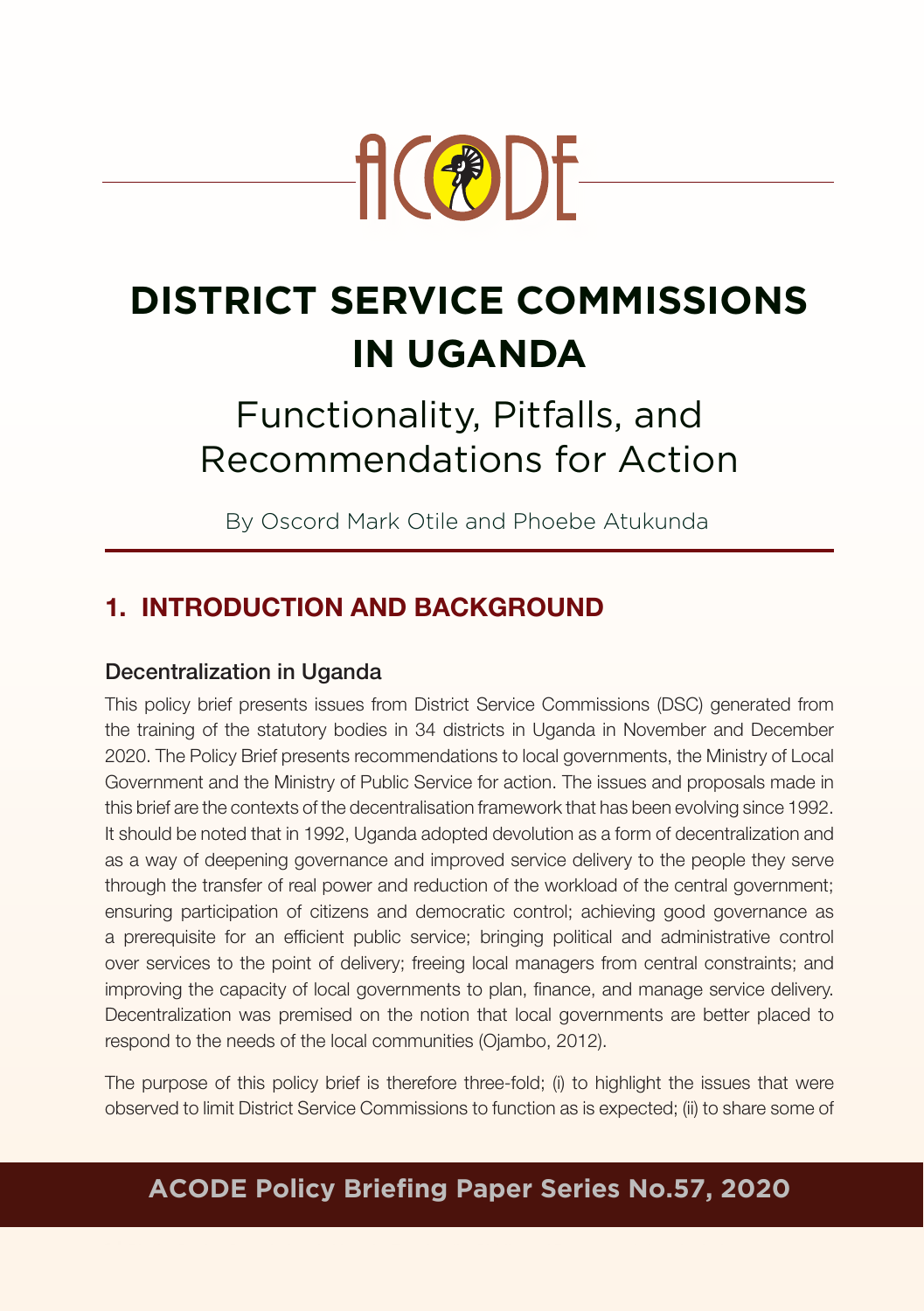the best practices by the District Service Commission in different districts; and (iii) to propose solutions to different stakeholders on what needs to be done to enhance the functionality and effectiveness of the DSC.

# 2. POLICY AND LEGAL FRAMEWORK FOR PUBLIC SERVICE IN UGANDA

Before public service decentralization, local government officials were either seconded to local governments or placed in a unified personnel system for all local governments in the country. From the onset of decentralization, civil servants posted to the districts were formally transferred to Local Governments and separate District Service Commissions (DSCs) were set up to manage this human resource in districts and local administrations (Olowu, 2001).

The Public Service Commission is established under the provisions of Article 165(1) of the 1995 Constitution. In fulfilment of its functions under Article 166, the Commission is required to make a report to Parliament in respect of each year's performance of its functions.

Under Article 166 (4) of the same Constitution, Parliament is required by law to empower the Public Service Commission to make regulations for the effective and efficient performance of its functions. This is in addition to the provisions of Article 251(1) which empowers the Commission to regulate its procedure or confer powers or impose duties on any officer or authority of the Government to discharge its functions. The District Service Commission is established under Article 198(1) of the Constitution and section 54(1) of the Local Governments Act, CAP 243, and under section 54(2) of the same Act.

Subject to subsection 7(1) of the Public Service Act, 2008, the day-to-day management and administration of the public service of a district is the responsibility of the Chief Administrative Officer who is the Chief Executive Officer of the district. Under section 11(1) of the same act, a district shall be under the supervision of a Chief Administrative Officer in accordance with article 188 of the Constitution and section 63 of the Local Governments Act.

Section 54 of the Local Governments Act provides for the establishment of a District Service Commission (DSC) in each district. The District Service Commission performs a decentralized role of the Public Service Commission (PSC) which was established under Article 165(1) of the 1995 Constitution (Public Service Commmission, 2020).

Some of the functions of the Public Service Commission include; (i) to review terms and conditions of service, standing orders, qualifications of public officers, matters connected with personnel management and development of public service and make recommendations to government; (ii) approve and appoint the Chairpersons and Members of the DSC as stipulated under Article 198(2) of the Constitution; (iii) guide and coordinate the work of the DSC as provided under Article 166(1) of the Constitution; (iv) and hear as well as determine grievances from persons appointed by the District Service Commissions among others.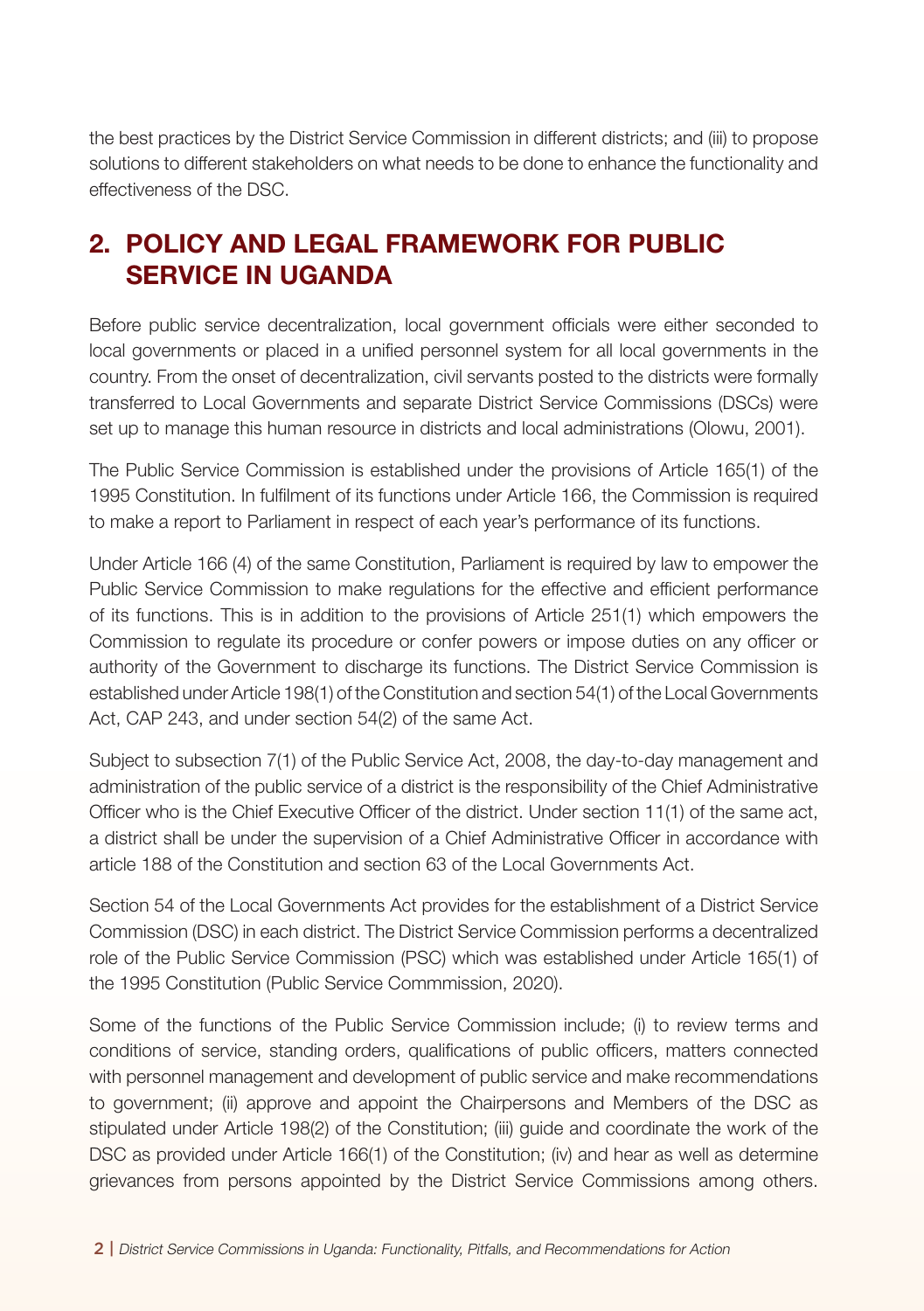Currently, the Public Service Commission Regulations guide the Commission in the carrying out of its functions in addition to other relevant regulations such as the Standing Orders, Establishment Notices and Circulars that guide the management of the Public Service in general (Public Service Commmission, 2020).

The District Service Commission is responsible for the appointment, promotion, disciplining and removal from office all employees other than the Chief Administrative Officer (CAO), Deputy CAO, Town Clerk and Deputy Town Clerk of a City and Town Clerks (TCs) of Municipalities who are appointed by the central government.<sup>1</sup> A robust district public service set up is critical for ensuring effective delivery of public service in LGs and the achievement of the six objectives of the decentralization policy that was adopted by the Ugandan government.

## 3. DRAWBACKS TO EFFECTIVENESS OF DISTRICT SERVICE COMMISSION

Several concerns and issues emerged from the training that limited the performance of the District Service Commissions in different districts, some of which included, but were not limited to the following:

#### Lack of office space, poor record-keeping and inadequate information management

Most District Service Commissions lacked office space to enable them to execute their duties. For districts such as Kamuli that had office space, were operating from dilapidated structures coupled with lack of proper storage facilities for proper records and information management and yet the commission handled documents that were sensitive and confidential. In Bududa District, a member of the DSC who was a person with a disability (PWD) decried the lack of inclusiveness of the facilities, for instance, she said it was difficult for her to access the toilet facilities whose construction did not cater for accessibility for PWDs. The security of such office spaces was found to be wanting and could be broken into by anybody who could be having scores to settle with the commission or the district.

#### Lack of capacity building and training

Some members of the DSC had assumed office as their colleagues were continuing in service. The new members had not received any capacity building or training on their roles and functions and yet training is crucial for one to be effective and efficient in the execution of their duties.

#### Unwillingness to share public information

Most public officers find themselves caught between a rock and a hard place especially

1Section 55 of the Local Governments Act CAP 243, 1997.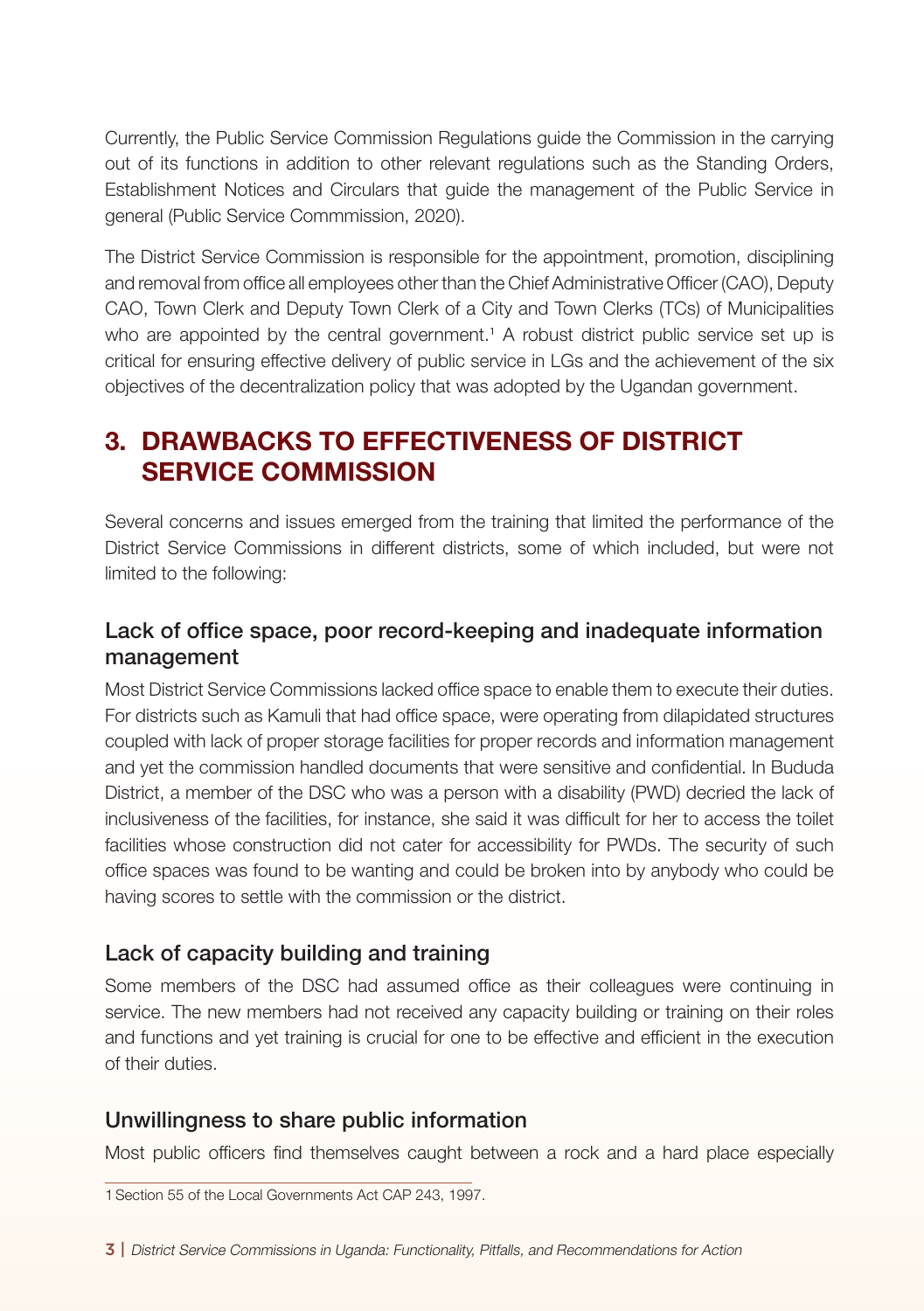regarding sharing of public information when interested members of the public request for it. During the training of statutory bodies of councils conducted by ACODE, public officers argued that they were subjected to take oaths, including the oath of secrecy as a requirement of the Uganda Public Service Standing Orders before assuming office and that they are not supposed to release public information without the permission of the Accounting Officer. Furthermore, while members of the District Service Commission in different local governments admitted that candidates who applied for jobs had the legal right to know why they were not successful; they emphatically stated that they were being guided by the public service regulations and orders and could not give out such information. Additionally, they also wondered how practical it would be for them to provide feedback to the multitudes of candidates who apply for jobs.

Difficulty by the members of the public to access information is further complicated by the provisions in the Local Governments Act that requires the person seeking information to pay certain prescribed currency points determined by the council<sup>2</sup> before accessing information. All these conditions are against the principles of good governance and transparency in the delivery of public services and the right to access to information provided for in the Access to Information Act, 2005.<sup>3</sup> Access to information is a fundamental human right recognized by international human rights instruments including article 19 of the Universal Declaration of Human Rights<sup>4</sup> and in Article 9 of the African Charter on Human and Peoples' Rights (OAU, 1986).

#### Inadequate funding for the commission

Members of DSC across the 34 districts decried the challenge of inadequate funding of the commission activities and facilitation in terms of allowances which was noted to affect the number of times the DSC can sit in a year. Inadequate funding also rendering DSC members to be mere desk officials. They were by and large, not able to make on-site visits to make their assessment of situations. In Wakiso for example, members of the DSC observed that they used to face challenges of recruiting and attracting staff to fill positions especially in hard-to-reach areas such as the Islands. In some cases, staff who have been recruited and posted to the hard-to-reach area, would not report to the duty stations and instead would sub-contract a person who was resident on the Island to work on their behalf. This sort of situation would ideally be easy to detect if District Service Commissions were adequately funded to implement their activities. In Apac District, members of the DSC observed that they had experienced a reduction in funding from UGX 11 million to UGX 1.2 million per annum.

<sup>2</sup> Third Schedule, LGA, CAP 243 (1997).

<sup>3</sup>Section 5 of the Access to Information Act provides that, "Every citizen has the right of access to information and records in the possession of the state or any public body except where the release of the information is likely to prejudice the security of the state or interfere with the right to the privacy of any other person".

<sup>4</sup>Article 19 of the Universal Declaration of Human Rights provides that "Everyone has the right to freedom of opinion and expression; this right includes freedom to hold opinions without interference and to seek, receive and impart information and ideas through any media and regardless of frontiers".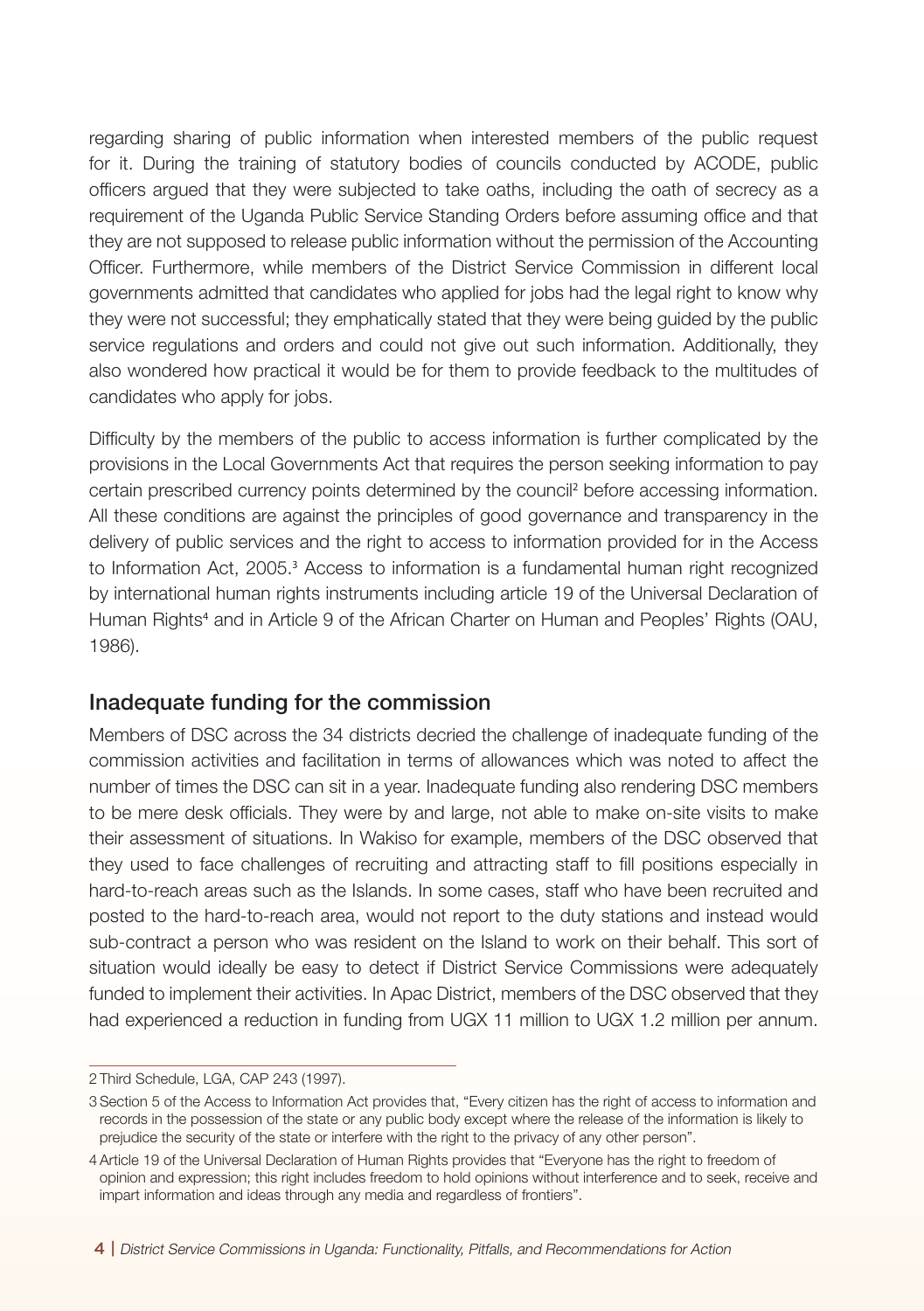Also, in Bududa District, members of the commission were concerned with the fact that the DSC could not afford to pay for space for job adverts in major newspapers whose cost was approximately UGX 2.2 million.

In light of the challenge of inadequate funding for the commission, a member of Wakiso DSC during the training of statutory bodies of Council requested that districts with many urban councils deserved to be given special consideration to be able to sit more than once in a quarter as illustrated from the quote below:

"The District Council and the people who plan, budget, and allocate money assume that the Boards and Commissions should sit once every Quarter. But a district like Wakiso is unique. It has four municipal councils and several town councils whose issues cannot be handled in a single day. Districts such as ours need special consideration so that the Statutory Boards and committees can be allocated resources to enable them to sit more than once per quarter. The demands of the district cannot allow the district to fully facilitate the DSC. The local revenue for the district has continued to dwindle. The cattle corridor has been experiencing foot and mouth disease and the cattle markets that are the main source of revenue have been on and off". Member DSC, Wakiso District

#### Low allowances for members of the DSC

Members of the DSC across all the 34 districts where the training was conducted complained of low allowances which in their opinion partly compromised the independence of the commission and was also responsible for the lack of integrity of some members of the commission. They observed that they deal with a lot of temptations especially during recruitment, as some applicants offer bribes to members of the commission to be considered for certain positions. A member of Tororo DSC observed that Allowances of DSC were fixed 15 years ago and that they were being paid a gross allowance of UGX 140,000 and Net allowance of UGX 98,000. He added that for one and a half years members of the commission had not received their retainer fees for which they were entitled.

#### Late release of funds

In recent years, there had been a drastic improvement because of the ACODE advocacy agenda in the timeliness with which the Ministry of Finance Planning and Economic Development (MoFPED) was releasing funds to Local Government entities. However, from the issues that emerged from the capacity building training of statutory bodies of the council, members of the DSC noted that some districts were still experiencing late releases of funds that were affecting the actives of the commission such as recruitment. In Apac for instance, the DSC could not complete the recruitment processes of primary school teachers - the process that started with the advertisement for vacancies in February 2019 had not been completed by August 2020. "Interviews for primary school teachers were supposed to be conducted in April 2019. However, the shortlist of the applicants was only done in July 2020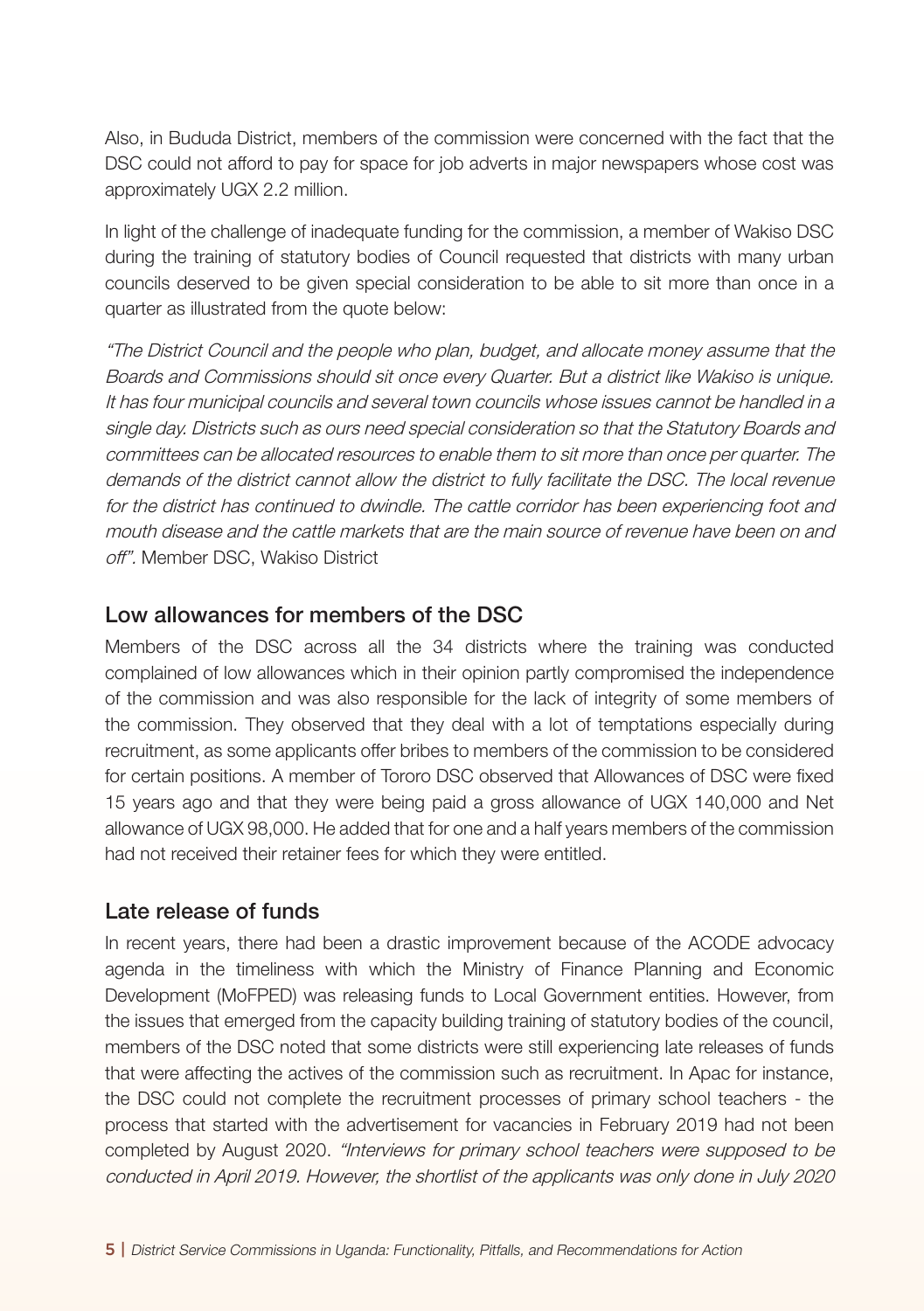because there was no money available for the commission".

#### Independence of the District Service Commission

District Service Commissions are expected to be independent in the execution of their duties.<sup>5</sup> However, there were concerns regarding the lack of Independence of DSC due to interference from the appointing authority especially the district chairpersons. It also reported that DSCs also experience influence-peddling from other political leaders and technical staff.

#### Corruption and bribery allegations

There were allegations that members of the District Service Commission extort money from job applicants in Local Governments. These reports have even circulated in the media. 6 However, during the training of statutory bodies of the council, DSC members noted that job applicants attempt to bribe DSC members. There were also concerns that the Secretaries to DSC have in most cases fallen victim to bribery and bribery allegations. A participant in the trainings in Jinja reported that "Some secretaries solicit for bribes from shortlisted applicants with a promise to make them go through the interview process".

#### Relationship between the DSC, ESC and HSCs

During the recruitment process of staff for the health and education sector, the DSCs do not work in isolation but rather in close collaboration with the Education Service Commission (ESC) and Health Service Commissions (HSC). However, during the trainings, for instance in Mbale District, members of the DSC were particularly concerned that the Education Service Commission had on a few occasions acted in a manner that undermined the relationship between the two bodies. Members of the DSC noted that in 2019, the Education Service Commission recruited and posted staff to their duty stations without involving Mbale District Service Commission. They considered this to be an anomaly on the part of the Education Service Commission.

#### Limited access to guidelines, policies, and laws

Several members of the DSC have complained about the absence of statutory documents to guide their work including the Constitution; the Public Service Act; Employment Act; the Public Service Standing Orders, and the Local Governments Act among others. This has led to many public servants in these districts to seek legal redress for unfair termination of their contracts in courts of law. Many of these court cases arose from DSC's mistakes attributed to limited knowledge of the laws relating to the management of public servants in local governments. These cases could have been avoided if only members of the DSC had

<sup>5</sup>Section 58, Local Governments Act CAP 243 (1997) - Subject to article 166(1)(d) of the Constitution of the Republic of Uganda, the District Service Commission shall be independent and shall not be subject to the direction or control of any person or authority.

<sup>6</sup> https://www.newvision.co.ug/news/1503718/namisindwa-recruitment-exercise-marred-bribery-claims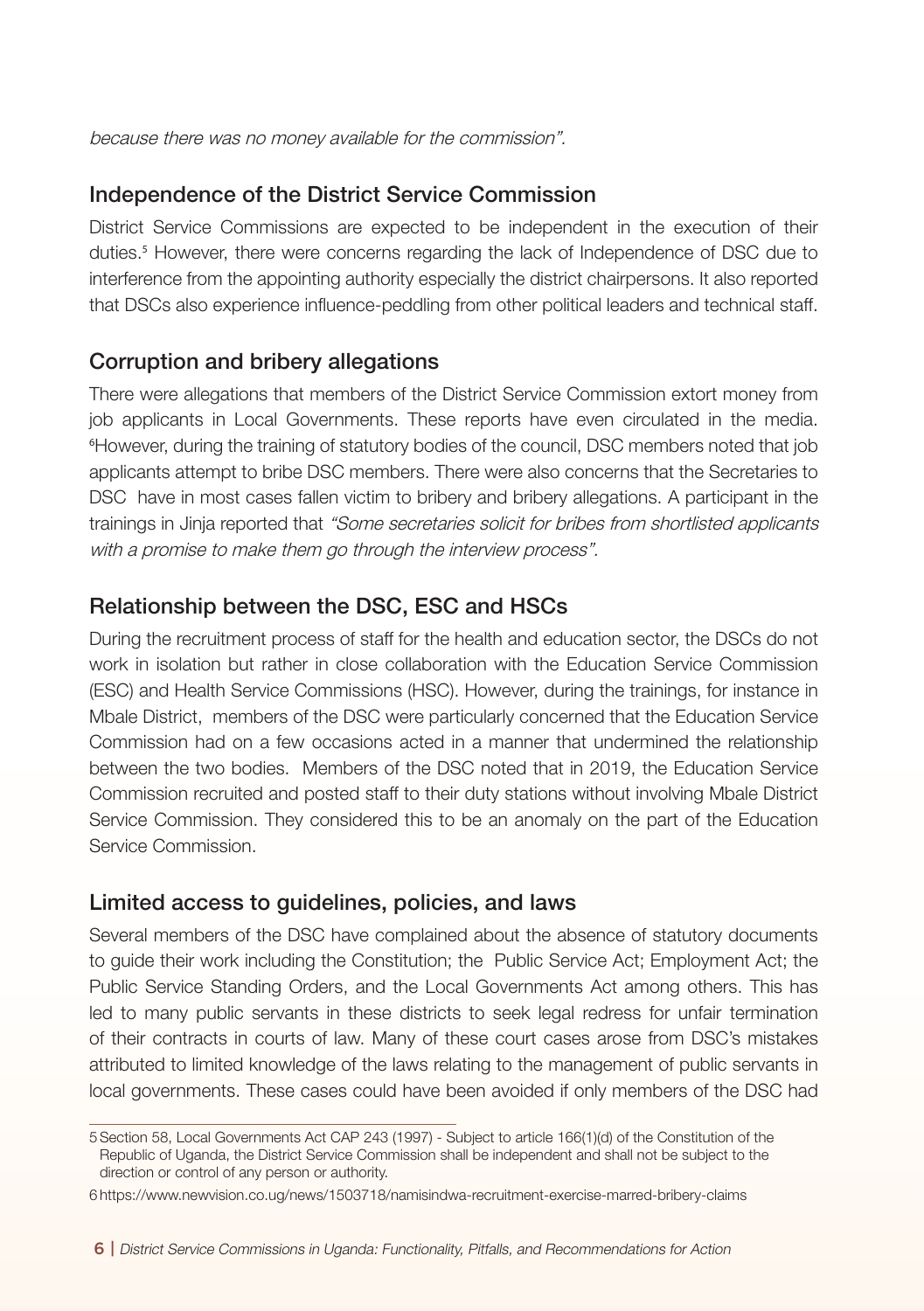access to copies of relevant employment guidelines, policies and laws.

# 4. HUMAN RESOURCE ISSUES IN LOCAL GOVERNMENTS

Local governments were faced with several human resource challenges which had a bearing on the district public service and the quality of the delivery of public services, some of which included, but not limited to the following:

#### Inadequate human resource

Many local governments were faced with the challenges of inadequate staffing. On average, several districts were operating at a 65 per cent staffing level and this was attributed to the limited wage bill. The Public Service Standing Orders (2010) requires that recruitment be done only when the wage bill is guaranteed. The policy on central government grant transfers constrained local governments' capacity for human resource retention, given that the scope of decentralized service delivery responsibilities was much greater than the degree to which revenue sources had been devolved, thereby leaving local governments with a limited budget decision to support schemes for human resource welfare and staff retention. It was also reported that some crucial positions within districts were being held by officers in acting capacities beyond the recommended period.

#### Induction of new staff in local government

The Public Service Standing Orders provide for induction to integrate newly recruited officers into the service - it is compulsory for each grade of public officers and must be conducted within the first three months of entry into the service. However, during the training of statutory bodies of the council in different districts, it was noted that this was lacking and there was a need for orientation and mentoring of new staff who were recruited. It was also noted that lack of orientation and mentoring had affected the work culture in local governments.

#### Recruitment and retention of staff

The poor reward and compensation policy arrangement that confine local government staff to the central government's single-spine salary structure, with hardly any allowance or benefits considering peculiar difficulties faced by people serving in remote and hard-to-reach areas had heightened the rate of staff turnover and the inability to attract and retain a good calibre of employees in local governments. Several districts found it difficult to attract and retain staff in key positions. In some districts, it was reported that some staff had served in acting capacity for over 10 years, which was an anomaly and a contradiction to the provision in the public service standing orders regarding appointment on an acting basis. In hard-to-reach areas, it was noted that public servants especially teachers and health workers who were recruited did not report for work at their respective duty stations. With the establishment of Regional Lands offices, for instance, most staff in the district lands offices had been taken by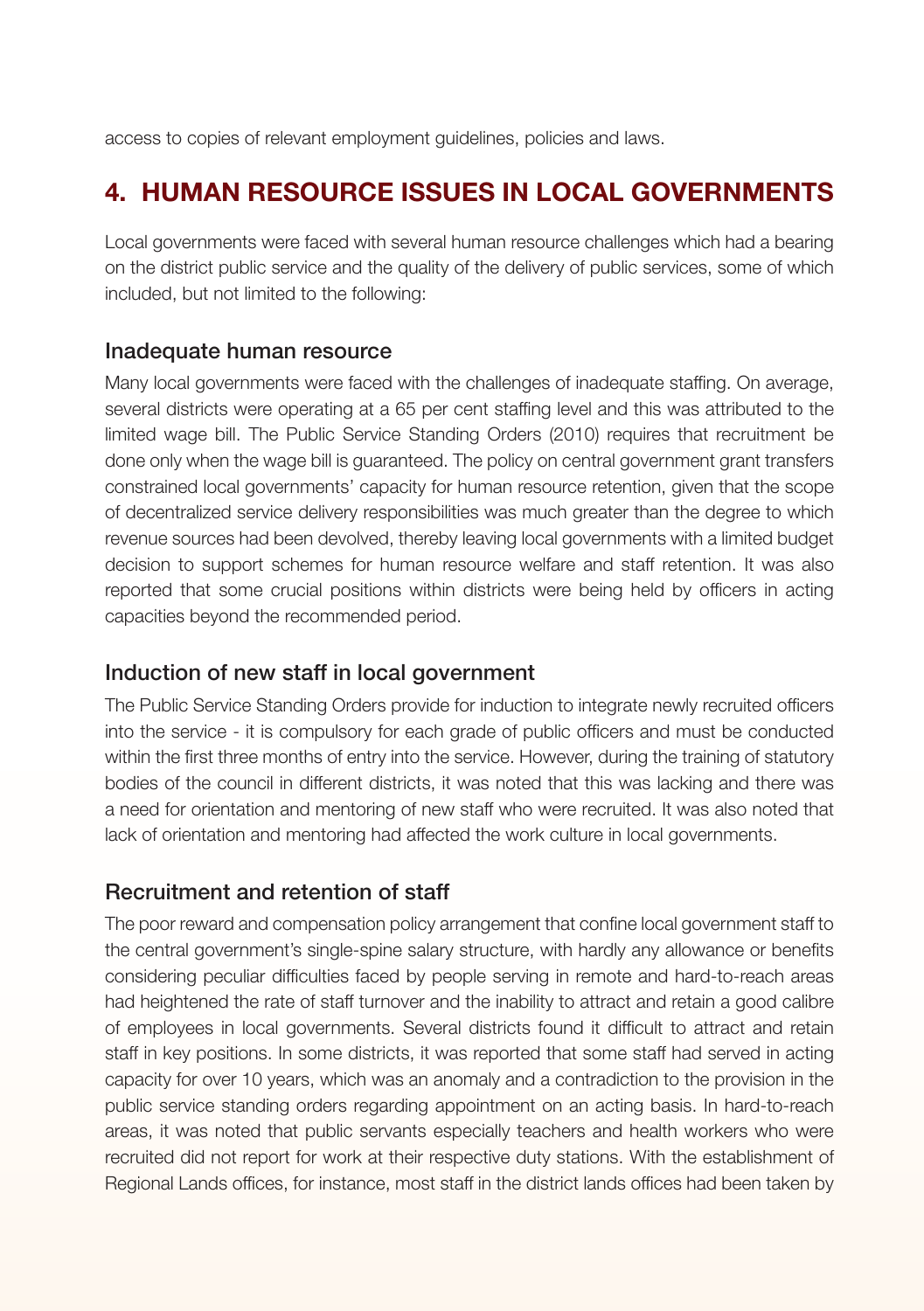the regional land's offices. This was noted in Soroti, Apac, Moroto and Mbale Districts where staff had resigned to take up positions in the Regional Lands Offices.

There is also contention on the classification of hard-to-reach areas by the public service. According to a member of the Wakiso district service commission, "Wakiso has not been included among those districts that have areas that are classified as Hard -to- reach. The ministry must reconsider this position so that the civil servants deployed in these areas could be given a hardship allowance. Namayumba and Masuliita are hard to reach areas. The teachers and health workers deployed to such areas do not report on duty. Absenteeism at health centres and schools in these areas is remarkably high. You visit such areas and cannot find civil servants on duty".

#### Long probation/acting periods and promotions

There was a growing concern among public servants especially in entry-level positions that they were taking more than the required period on probation without the assurance of confirmation. This irregularity was in total disregard of the provisions for confirmation in the Public Service Standing Orders.<sup>7</sup> There were also concerns that many public officers in local governments are holding positions in an acting capacity beyond the prescribed period (6 – 12 months). In districts such as Soroti, Gulu, Moroto and Kabarole among others, it was noted that some officers had been working in acting capacity for as long as 15 years without being confirmed in their positions which was an irregularity and violated provisions in the Public Service Standing Orders.<sup>8</sup> In addition to delayed confirmation, there was also concern that employees at local governments took long before they could be promoted – some took as long as 20 years. In Hoima District, the lack of appointments for promotions was attributed to a lack of requisite qualifications.

The Public Service Standing Orders states thus, "An appointment on acting basis is expected to last not more than six months and is subject to direction by the Appointing Authority. Any period of acting appointment beyond six months will be null and void and the officer holding such an appointment shall automatically revert to his or her substantive post unless the Appointing Authority extends the appointment for another period of six months but shall not exceed 12 months in total. This arrangement will only apply when a Statutory Office is temporarily vacated." Furthermore, it states that an officer shall be on probation for three months with effect from the date of assumption of duty.

#### Poor work environment

The work environment in an institution influences performance. It entails the organizational culture, interpersonal relations, tools, equipment, and support systems. These create an

<sup>7</sup> Public Service Standing Orders, 2010 - "a public officer is eligible for confirmation in appointment at the end of a probationary period, subject to satisfactory performance, conduct and to any other prescribed conditions".

<sup>8</sup> https://www.publicservice.go.ug/media/resources/Public%20Service%20Standing%20Orders%20for%20 Printing%20New.pdf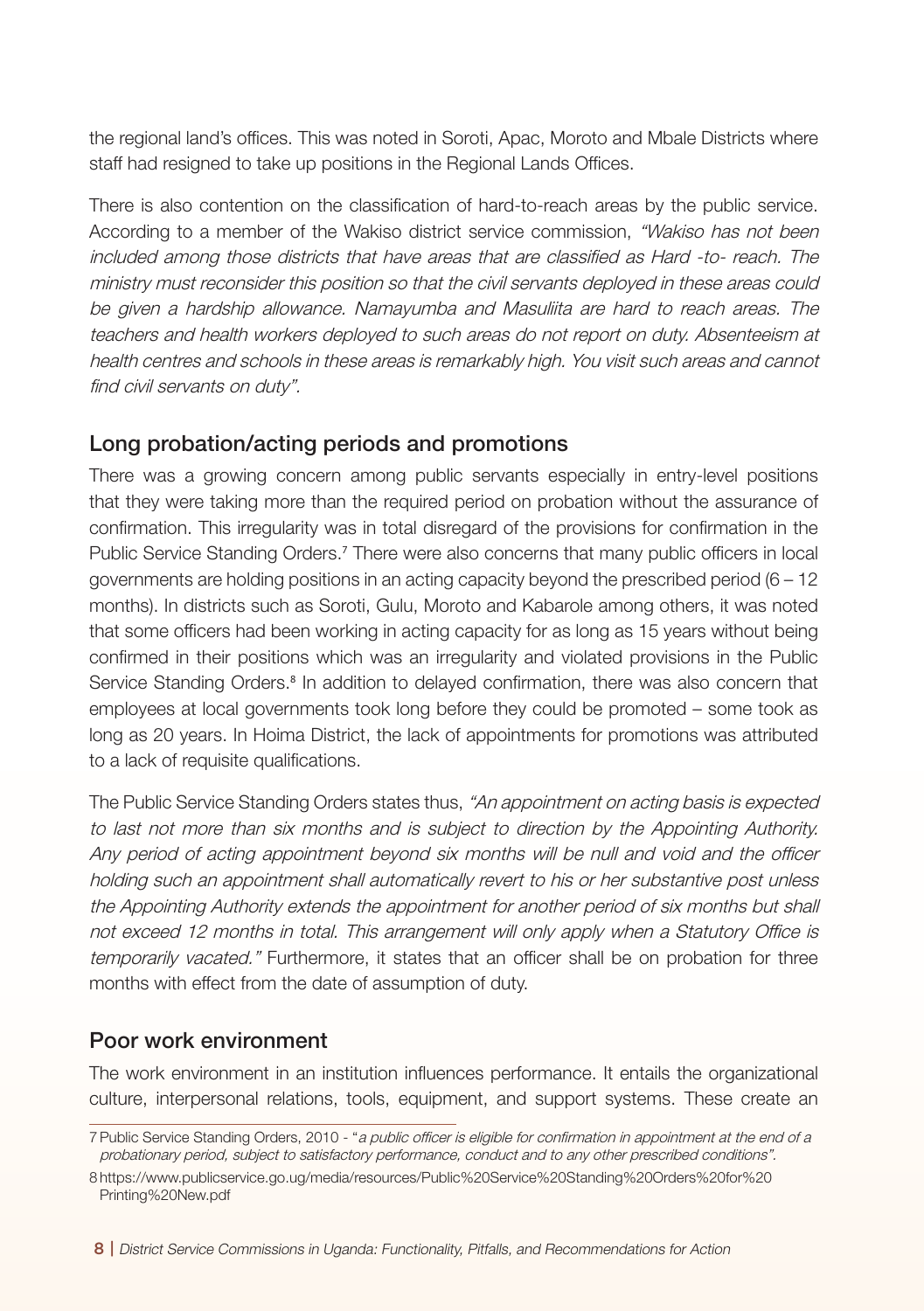environment for innovation and productivity. However, many of the new and rural DLGs and lower Local Governments (LLGs) lack office space, and equipment.

# 5. RECOMMENDATIONS TO EMERGING ISSUES

#### Office space, records and information management

The budgeting and planning process of Local Governments should deliberately address the issues about office space and facilities for records and information management. There were some improvements in the area of records and information management in some Local Governments. However, there is a lot more to be done to improve the same to improve the services of the District Service Commission. The office space should be inclusive to ensure easy access by members of the DSC and their clients who are PWDs.

#### Capacity building and training

Successful performance of key functions of DSCs will require continuous technical and professional training of members of the DSC. It is therefore recommended that the ministry of local government should work with the ministry of public service to ensure that technical and professional capacity building and training function is mainstreamed in the budgeting process to ensure all-round and crosscutting training for all areas of operation. Similarly, during the district planning and budgeting process, the Principle Human Resource Officer should ensure they incorporate in their human resource capacity building plan, the training of statutory bodies of the council, including the DSC.

#### Corruption and bribery allegations

As a way of reducing corruption and bribery allegations by the public on DSC members, Local Governments should work closely with the Public Service Commission to develop an effective e-recruitment system that goes beyond job advertisement and online job application – the Ministry of ICT and National Guidance has already set the foundations by ensuring that there are existing legal, policy and institutional frameworks that can be exploited by stakeholders to enhance innovations. This will limit physical interaction between job applicants and members of the District Service Commission. Secondly, members of the DSC and local government leaders should embrace transparency initiatives such as information sharing with the public emphasizing that recruitment for local government jobs do not attract any charges and are free. When implemented, these will go a long way in curbing corruption during the recruitment process of the district public service.

#### Allowances of members of the DSC

There is a need to revise the allowances of the members of the District Service Commission because they play an important role in the recruitment of public servants at the local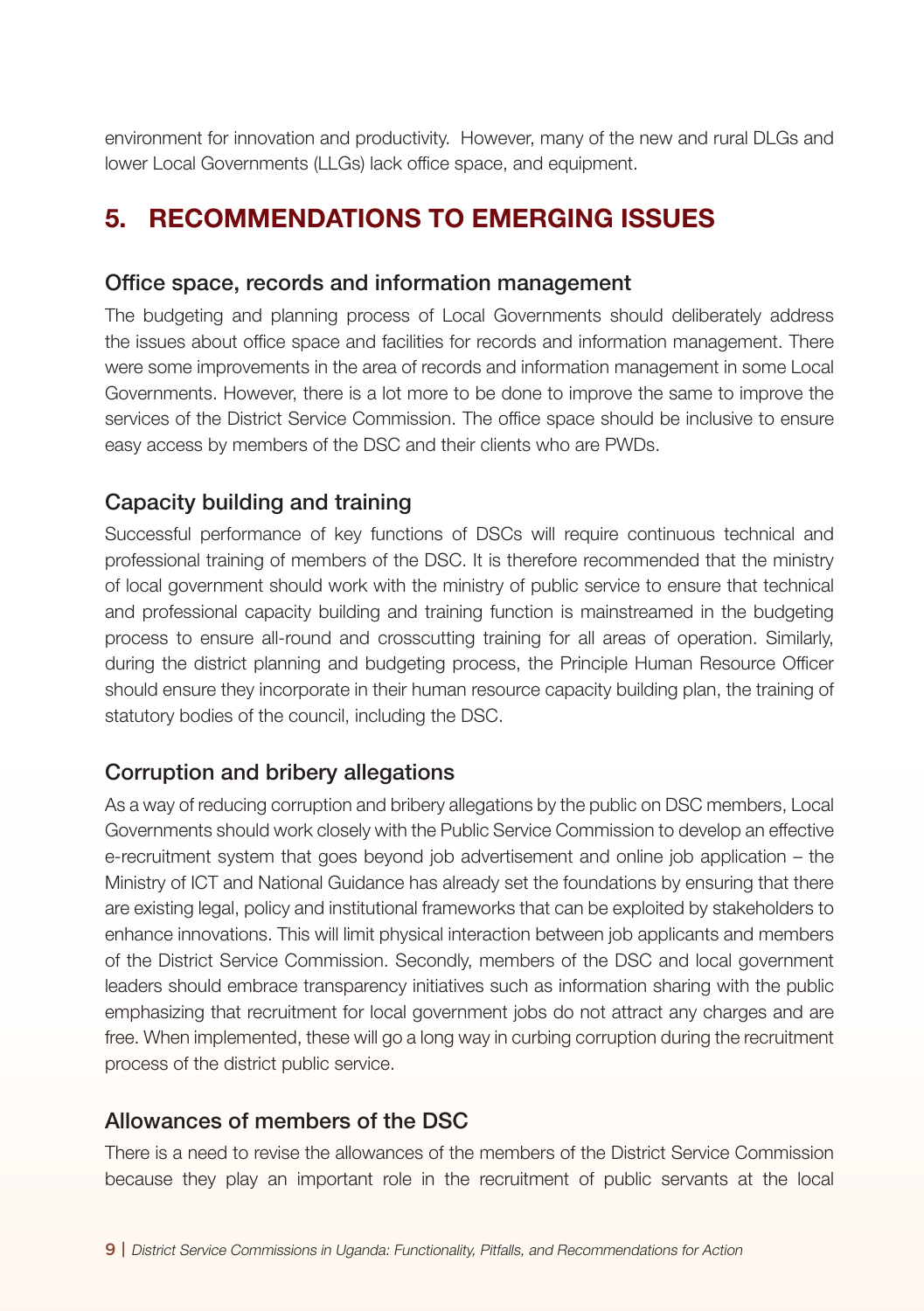government level who are responsible for the delivery of quality public services.

#### Rewards and sanctions

The Ministry of Public Service, Ministry of Local Government, and Ministry of Finance, Planning and Economic Development should ensure strict enforcement of the rewards and sanctions framework.

#### Access to public information

Harmonize current laws and regulations of public service to conform to the promotion of transparency in Uganda's public service. Access to information is a fundamental human right and Uganda has made some gains by enacting a law to promote this right (Access to Information's Act, 2005). The Ministry of Public Service and the Ministry of Local Government should popularize the Access to Information Act, 2005 so that it is understood and appreciated by all public servants.

#### Funding to the District Service Commission

Ministry of Finance Planning and Economic Development (MoFPED) should increase funding to the District Service Commissions that are charged on the consolidated fund and the funds should be released promptly to enable them to execute their functions effectively.

#### Access to guidelines, policies, and laws

The Responsible Officer (The Chief Administrative Officer) for each district should ensure that procurement of the relevant laws, regulations, circulars, guidelines and policies that are relevant to the functions of the DSC are provided for in the district budget, procured and copies availed to each member of the DSC. This will go a long way in reducing errors/ mistakes and labour related court cases.

### 6. CONCLUSION

The performance of District Service Commissions is largely dependent on the central government's grant system to local governments. It is important to ensure that District Service Commissions are fully facilitated to carry out their role in ensuring a robust district public service. Adjustment in relevant policies and a review of the grant system to scale up unconditional grants will allow local governments to plan according to their unique needs. This will enhance the overall implementation of the decentralization policy in Uganda and ultimately improve the delivery of public services.